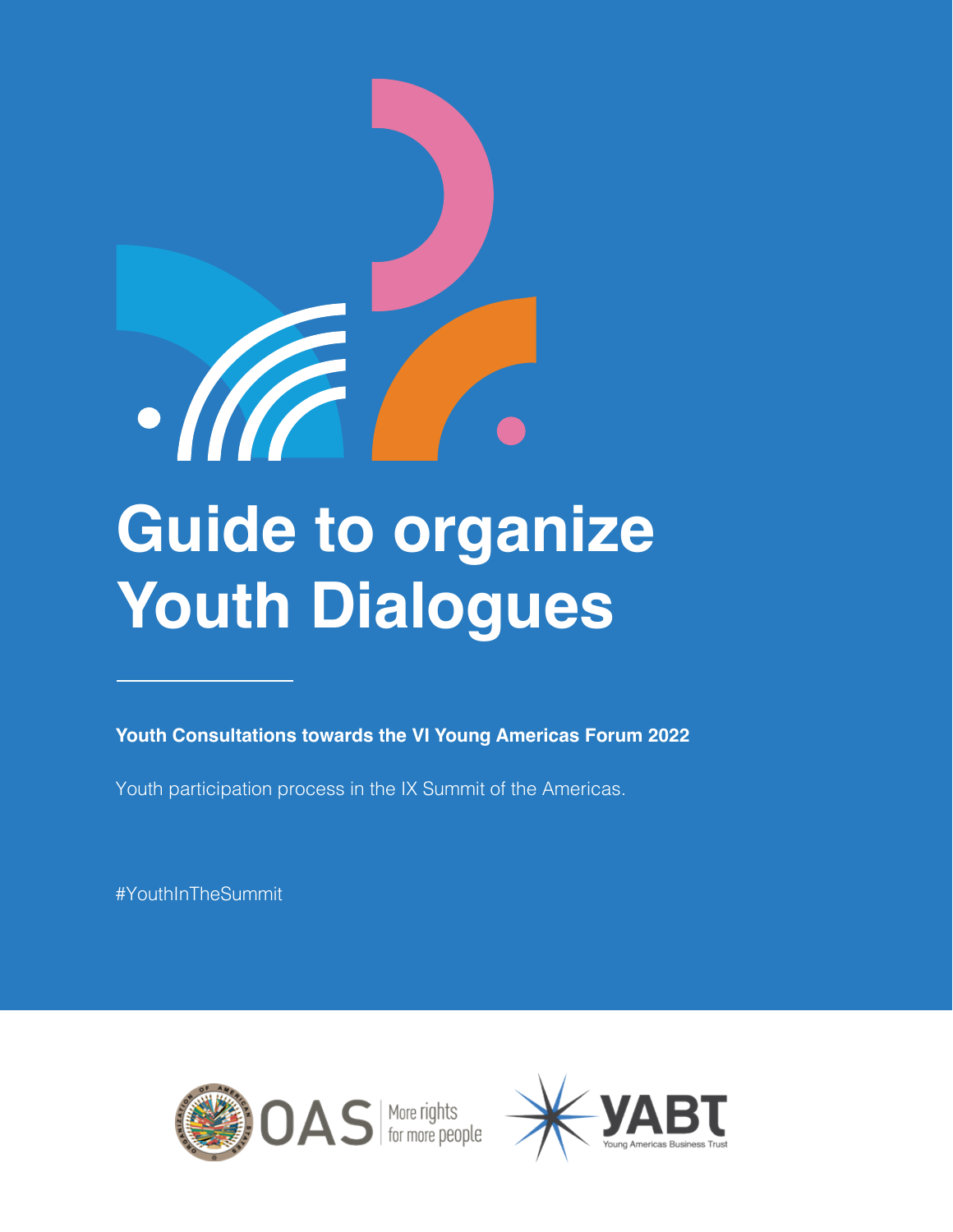

# **Introduction**

The Young Americas Business Trust (YABT) launches the youth consultation process towards the VI edition of the Young Americas Forum 2022, with the purpose of actively involving thousands of young people from all over the hemisphere, in their capacity as social actor, contributing with their opinions, recommendations and initiatives to the process of the Ninth Summit of the Americas. The Youth Dialogues will be held in virtual or hybrid modality and will be coordinated by YABT and youth networks of the Americas. These Dialogues and other activities of the VI Forum, create a unique space to facilitate the exchange of ideas and debate around various topics of youth interest and the Ninth Summit.

The VI Edition of the Forum becomes a revitalized mechanism that reinforces the work and channels of direct dialogue with youth, rethinking crucial aspects of democracy and multilateralism, as well as the important focus of working in collaboration with youth; including the creation of greater economic opportunities, decent jobs, quality education and digital transformation, among other issues that contribute to promoting sustainable, inclusive and safe growth for current and future generations.

This Guide has been prepared in order to generate basic guidelines and guidance for youth organizations and networks interested in getting involved with the consultation process at the local and national level, as part of the permanent process of the Young Americas Forum and the follow-up of contributions since the VIII Summit of the Americas in Lima, Peru, 2018.

The youth dialogues can be held in the member states of the OAS. To the extent possible, it will be guaranteed that other actors also linked to that country will be informed and presented to the proponent to complement efforts, mobilize the participation of more young people and establish broader, consistent and comprehensive consultation processes over time.

Taking into consideration the current context in the face of the coronavirus pandemic (COVID-19), the YABT thanks each of the organizers of youth dialogues of the Young Americas Forum for their valuable support and leadership in organizing these spaces in their respective countries. Likewise, it invites young leaders interested in organizing youth dialogues, to carry them out according to the format allowed by the authorities in their respective countries of residence (in person or online), strictly following the guidelines and recommendations issued by the World Organization of the Health (WHO)<sup>1</sup> and official organizations of their respective country.

YABT is responsible, not only for coordinating and providing accompaniment to youth participation, but also for compiling, systematizing, and providing a space to present progress reports and Youth Declarations to OAS Member States during the Summit of the Americas and the General Assembly of the Organization of American States; achieving an effective and broad participation of the youth of the Western Hemisphere.

The YABT accepts applications from all the youth of the Americas and strongly and especially encourages the participation of women, youth from vulnerable communities, Afro-descendant youth, youth from indigenous peoples, and people from the LGBTIQ community.

<sup>&</sup>lt;sup>1</sup> To learn more on the basic protection measures about COVID-19, please go to the following link: [https://www.who.](https://www.who.int/es/emergencies/diseases/novel-coronavirus-2019/advice-for-public) es/novel-coronavirus-2019/advice-for-public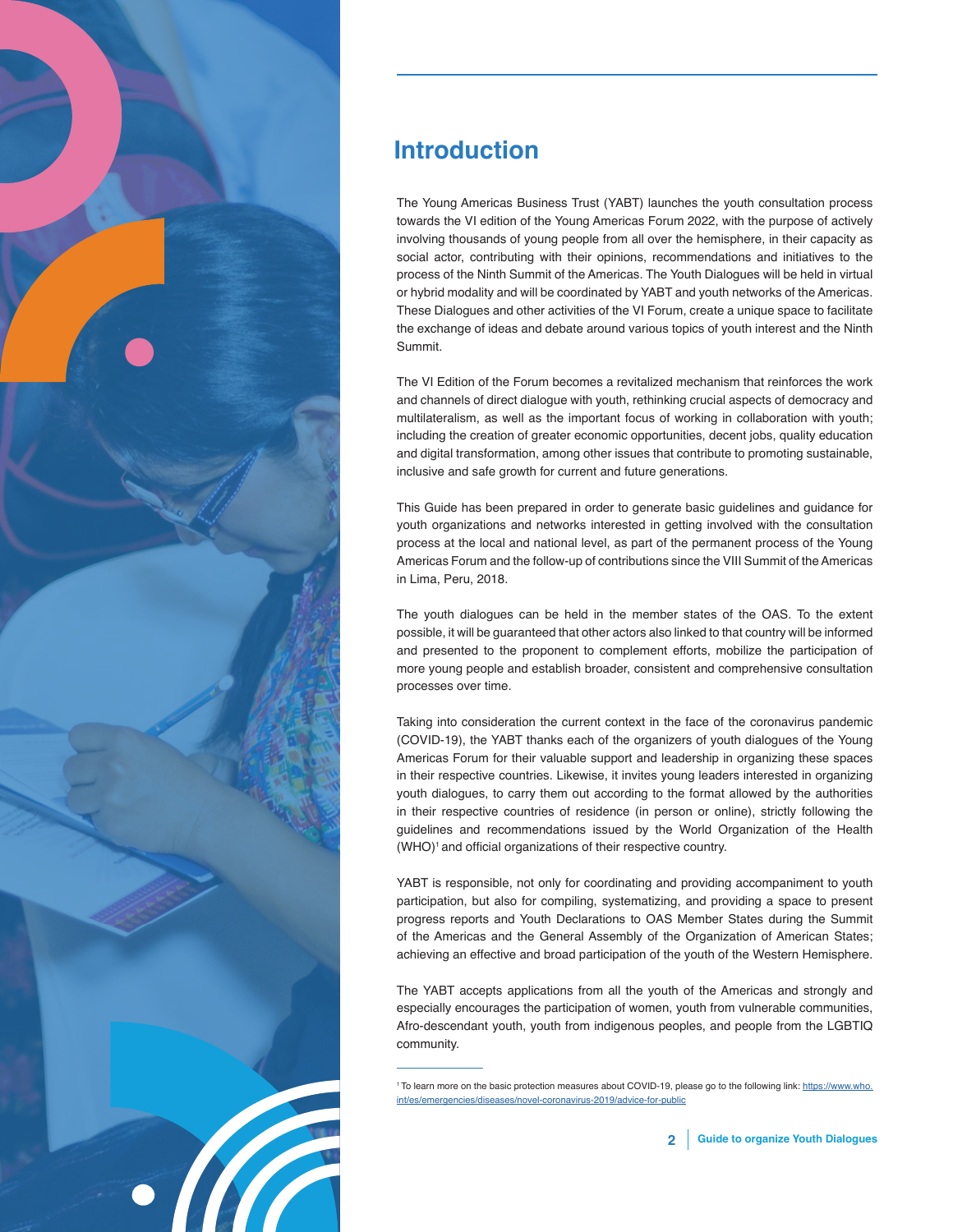# **About the contributions of youth towards the VI Young Americas Forum 2022**

YABT develops continuous consultations and dialogues to address questions that respond to the priorities of the youth. The youth consultation process of the VI Young Americas Forum is framed and connected to the 5 C's of Youth Development: (1) Climate Changes, (2) COVID-19, (3) Collaboration with Youth, (4) Combating Corruption and , (5) Connectivity and Digital Transformation. Current priorities resulting from a series of consultations with youth and the thematic successes of the IX Summit of the Americas. For more details on the topics, click on the following link: [www.foro.yabt.net/en/youth-development/](http://www.foro.yabt.net/en/youth-development/)

Through the youth consultation process, YABT seeks to empower the youth of the Americas, giving them the opportunity to analyze and reflect on the problems they face in their community, as well as possible solutions, contributing their proposals to decision makers and hemispheric leaders, through the realization of Youth Dialogues.



# **How to organize Youth Dialogues in your community?**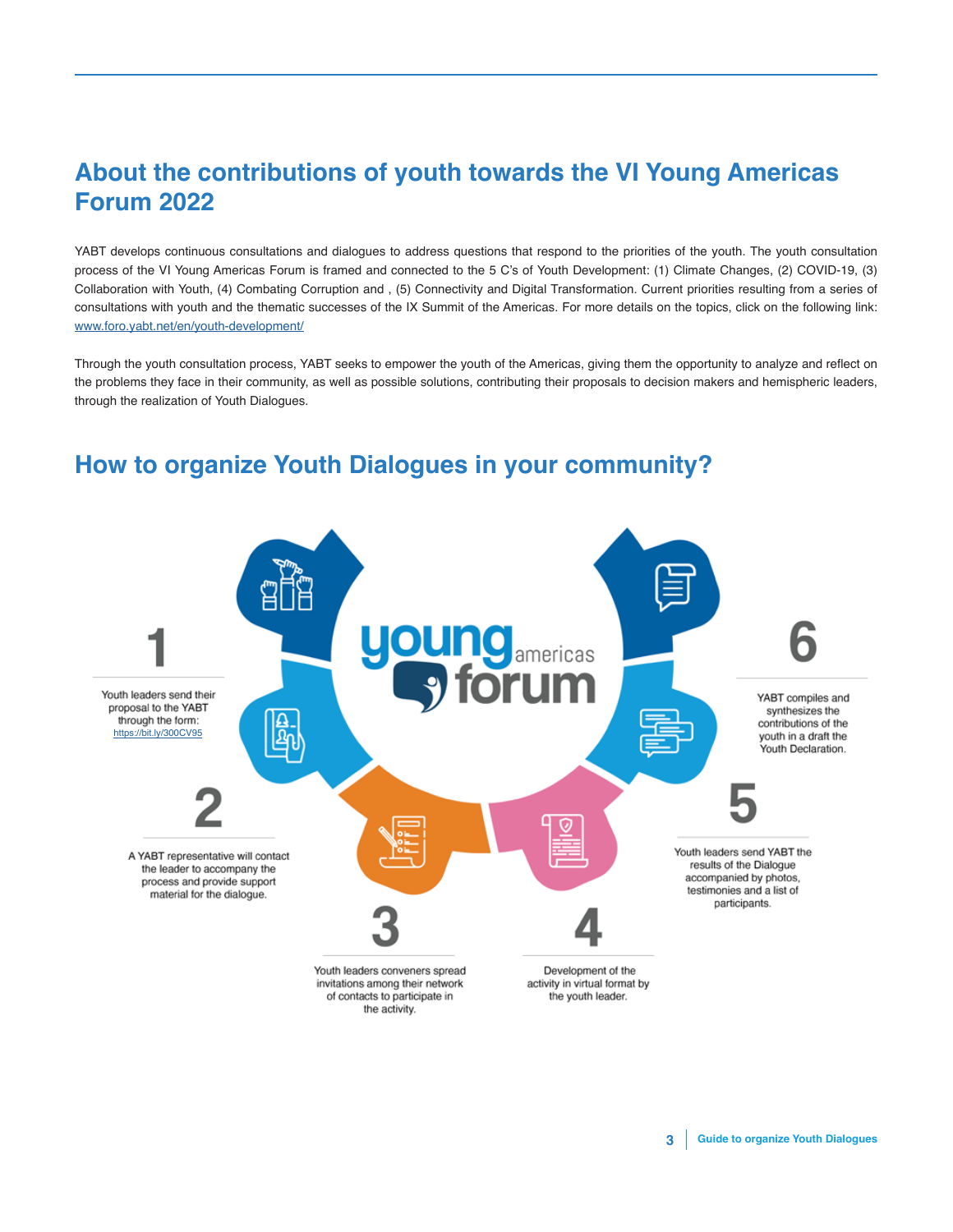

1.- For the development of youth dialogues<sup>2</sup>, the youth leader must send his / her proposal to the YABT. During this stage it is very important to make approaches with other key actors for the initiative, defining their specific roles.

2.- YABT will provide visual support material for the announcement of the activity, such as editable banners<sup>3</sup>, where the details of the dialogue and the logos of the organizing organizations must be included.

3.- Once the material has been approved, the organizing organization will be able to disseminate invitations through its social networks and channels at its disposal<sup>4</sup> (see examples of posts in social networks available in Annex II). The greater the diversity of the actors summoned, the more interesting the reflections and proposals that result from the debates can be.

4.- According to the required characteristics, the Youth Dialogues in virtual format may be carried out through any technological platform available to them. In order to support youth who do not have a feasible platform option, from YABT we facilitate access to the Zoom platform5 , available on Mondays and Fridays, from 11:00 am to 3:00 pm in Washington, DC There is flexibility to use other connectivity platforms, at times other than those indicated, under the coordination and total organization of the youth network.

During the development of the dialogue<sup>6</sup>, the youth leaders should choose a person as Rapporteur, who will help collect the contributions emanating from the space. Likewise, they will be responsible for capturing photos and video, or any other visual material.

5.- Once the Dialogue has been carried out, the youth leaders may send the report of the same to YABT within the following 7 business days, through the form available at: [https://](https://bit.ly/3H3bRaf) [bit.ly/3H3bRaf](https://bit.ly/3H3bRaf), or via email following the format established in Annex III.

6.- YABT will coordinate the review and incorporation of the contributions in the draft of the Youth Declaration.

<sup>3</sup> The dialogue can be of local or national coverage according to the level of coordination and cooperation that each youth leader achieves. This is the only format in which YABT authorizes youth leaders to use the official logo of the organization.

<sup>4</sup> The model banner retains the copyright of the YABT at all times.

<sup>5</sup> Some of the commonly used platforms are Meet, Zoom, and GoToWebinar.

<sup>6</sup> In case of not having the platform available due to the demand for websites, the youth will be able to develop the dialogue on any platform within their reach.

 $^7$  The methodology is left to the organizers of the dialogue, knowing that YABT does not intervene in the discussions, it only acts as a facilitator and provides support to young people.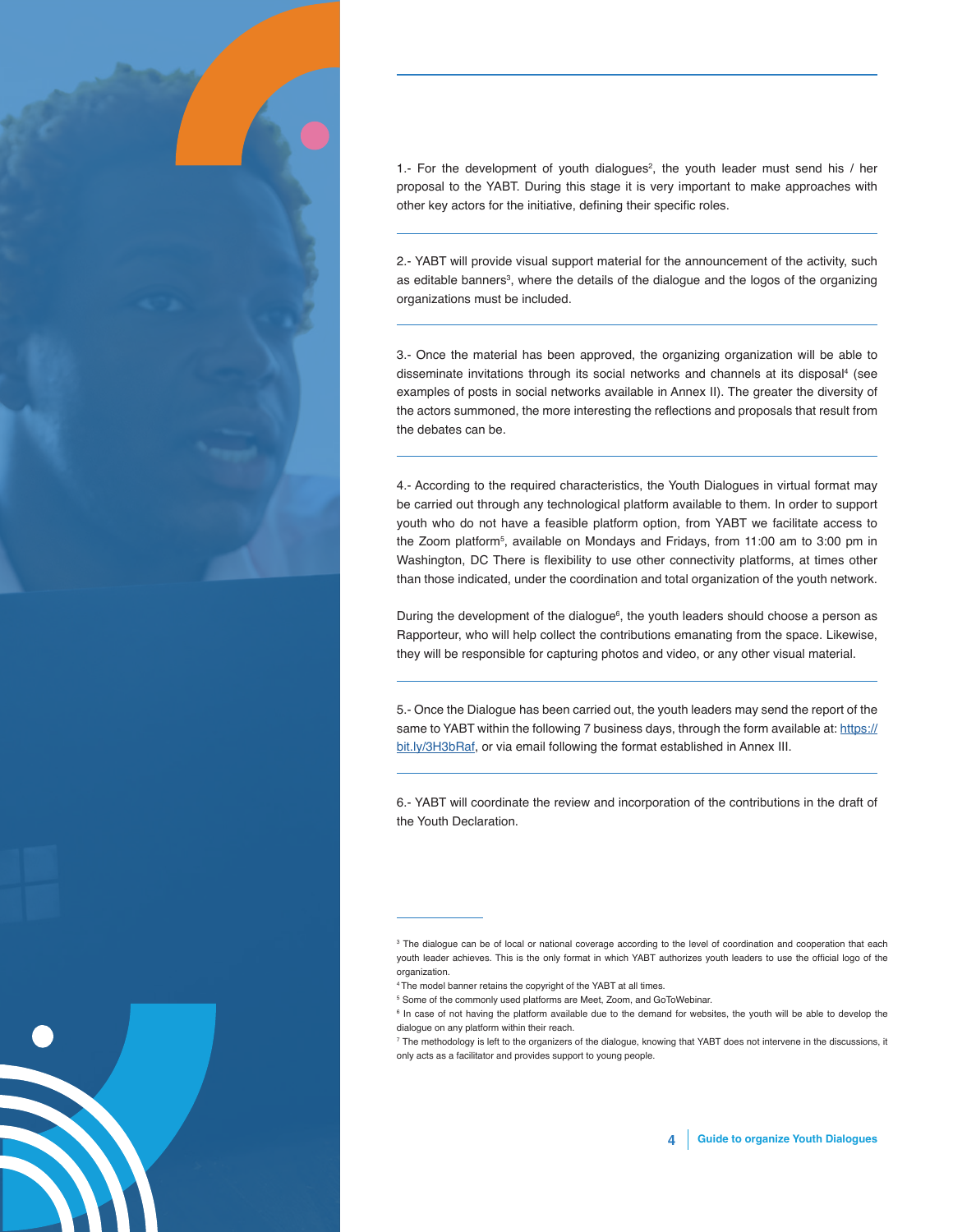## **The person organizing the dialogue must:**

1. Moderate or identify the person who will moderate the activity. It is suggested that moderation follow certain recommendations with the aim of conducting an open and inclusive dialogue. As a support resource, consult the manual prepared by the United States Agency for International Development (USAID), available at: <https://bit.ly/2YkJsv3>.

2. Identify a person to carry out the report, who will be in charge of collecting and ordering the contributions that emanate directly in the dialogue and presenting them in writing.

3. Invite speakers, people who will present content on the established themes.

4.Share the model agenda and general information with the participants before starting the dialogue.

5.Coordinate the review and incorporation of contributions in the report format. For more details see Annex III.

6.Once the activity has been carried out, share the contributions emanating from the dialogue to YABT, following the established format.

# **Recommendations and comments regarding the use of the virtual platform**

- Carry out technical tests at least 10 minutes before the activity;
- A maximum duration of 2 hours is suggested with a space for questions and specific proposals;
- The use of a camera is optional;
- It is suggested to rely on a presentation in PPT format or visual material, among other online collaboration tools that are free to use;
- Participants will be able to access from any computer with internet access;
- Prior to the development of the activity, establish the method to collect the information of the participants.

# **Monitoring of contributions**

Youth leaders should send YABT the results of the Dialogue accompanied by:

- List of participants following the format established in Annex IV, and in Excel;
- Photo and video album (via folder link on Drive);
- Testimonials of participants (text of maximum 100 characters, in case of having a video, send the YouTube link for consultation);
- Other materials and complementary documentation: Press releases, etc.

Based on this, YABT will coordinate the review and incorporation of the contributions in the draft of the Youth Declaration.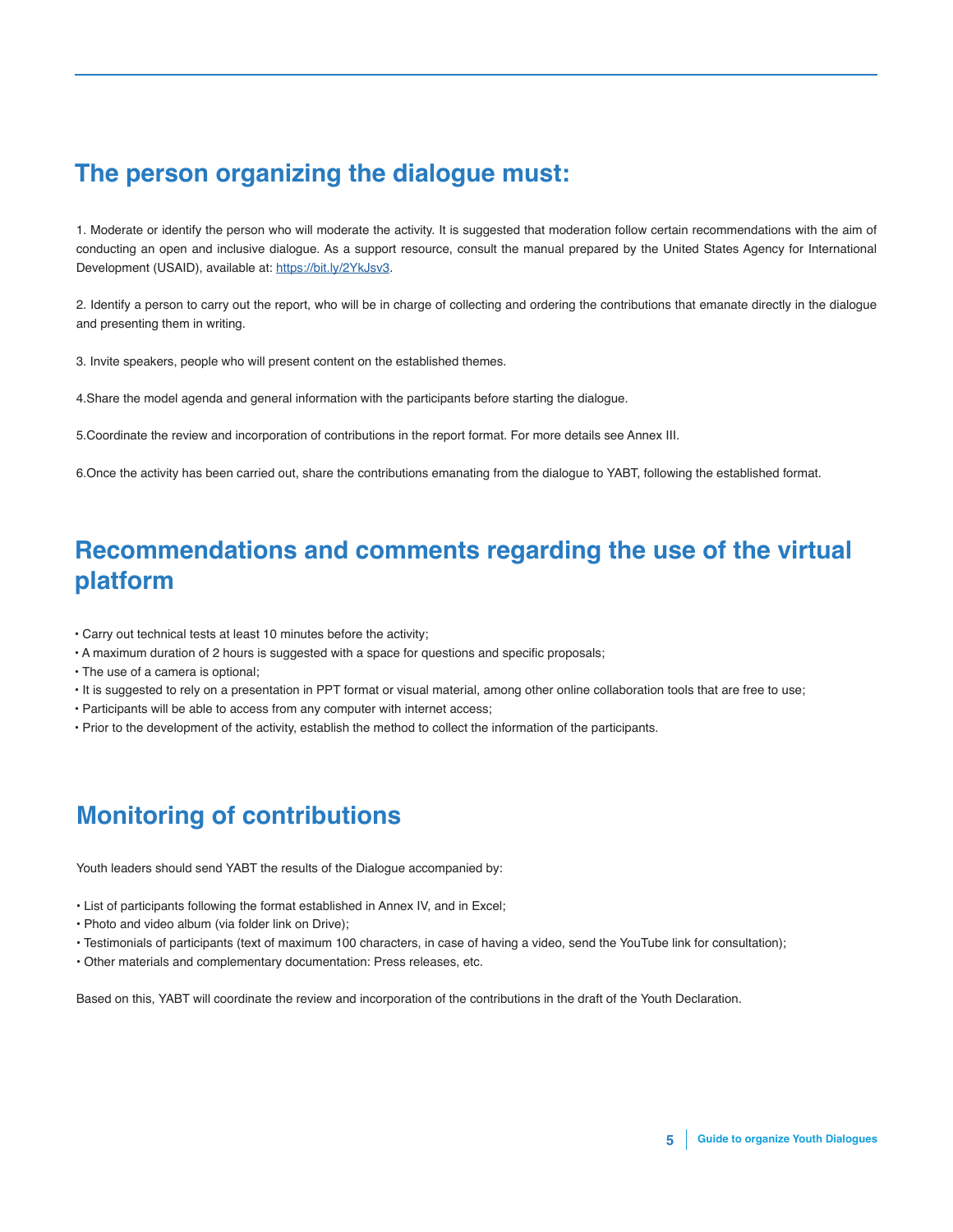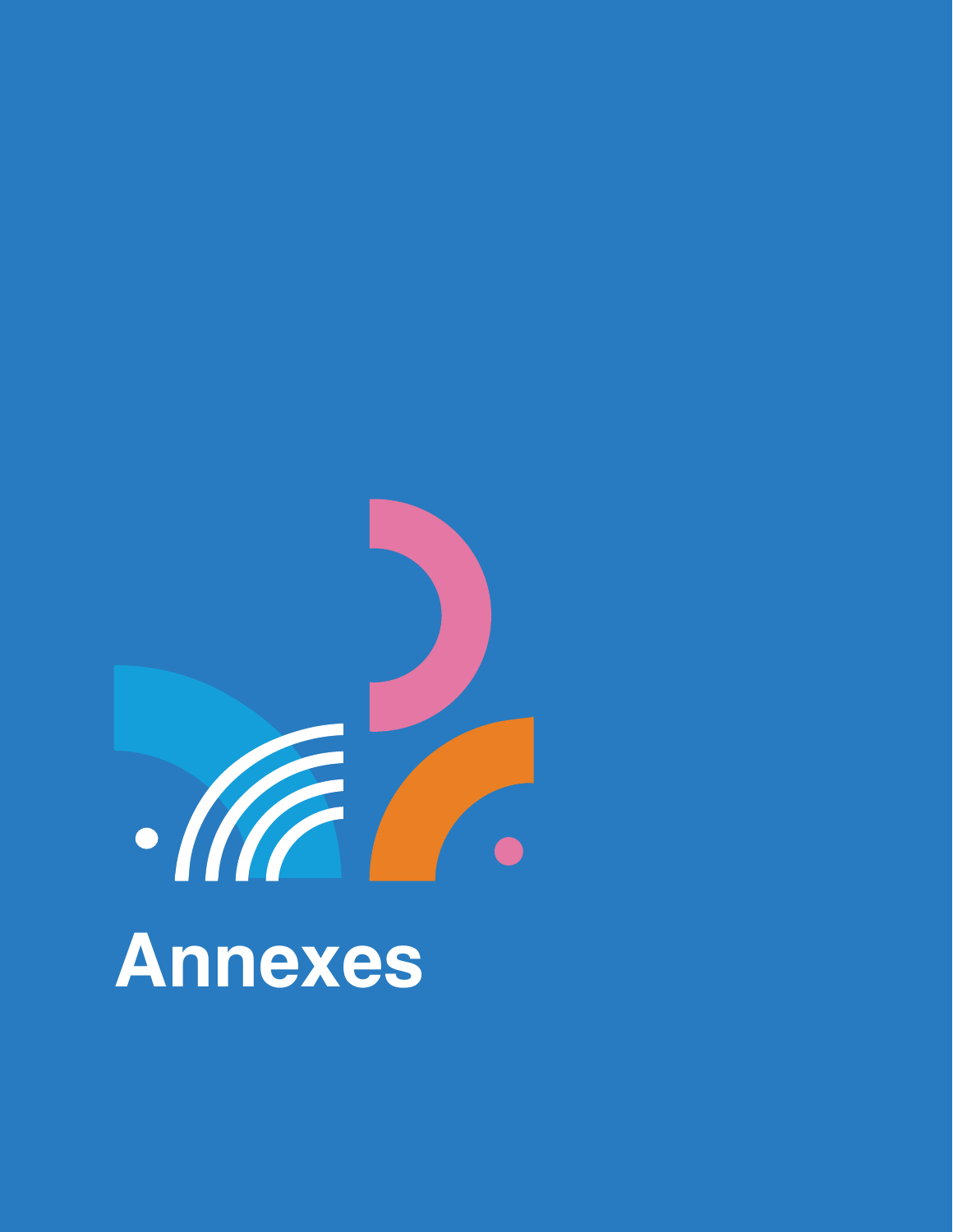## **Annex I: Model Agenda**

#### **0:00 YABT representative will open the platform for dialogue (If applicable)**

On the day of the dialogue, a YABT representative will open the platform, explaining in a general way the use of the necessary tools. This is in the case that a YABT platform is used.

## **0:00 Opening Remarks by the Organizer of the Dialogue**

The Dialogue begins with the Opening Act with words from representatives of the partner organization (s), invited national / local authority, and the host entity of the activity. YABT will provide an institutional message by video or will participate through the available technological platform.

#### **0:00 Introduction of the Participants (Moderation, presentation and special guests)**

Once the dialogue begins, it is suggested that the moderator briefly introduce the participants and guests.

## **0:00 Introduction to the methodology to follow during the Dialogue**

The moderator should explain the methodology to be used, and the timelines. Next, a person should be chosen as Rapporteur so that at the end of the discussion they present the summary of the contributions derived during the dialogue.

#### **0:00 Presentation of the chosen theme**

As a starting point for the discussion, the speaker should provide an introduction on the chosen topic, with the aim that young people have baseline information for the debate.

## **0:00 Discussion**

A space to hold the debate around the topic chosen for discussion, through which the delegates have the opportunity to intervene with their opinions and recommendations.

#### **0:00 Closing remarks**

The Dialogue culminates with the closing remarks and thanks from representatives of the partner organization (s) and invited national / local authority.

**0:00 End of the activity.**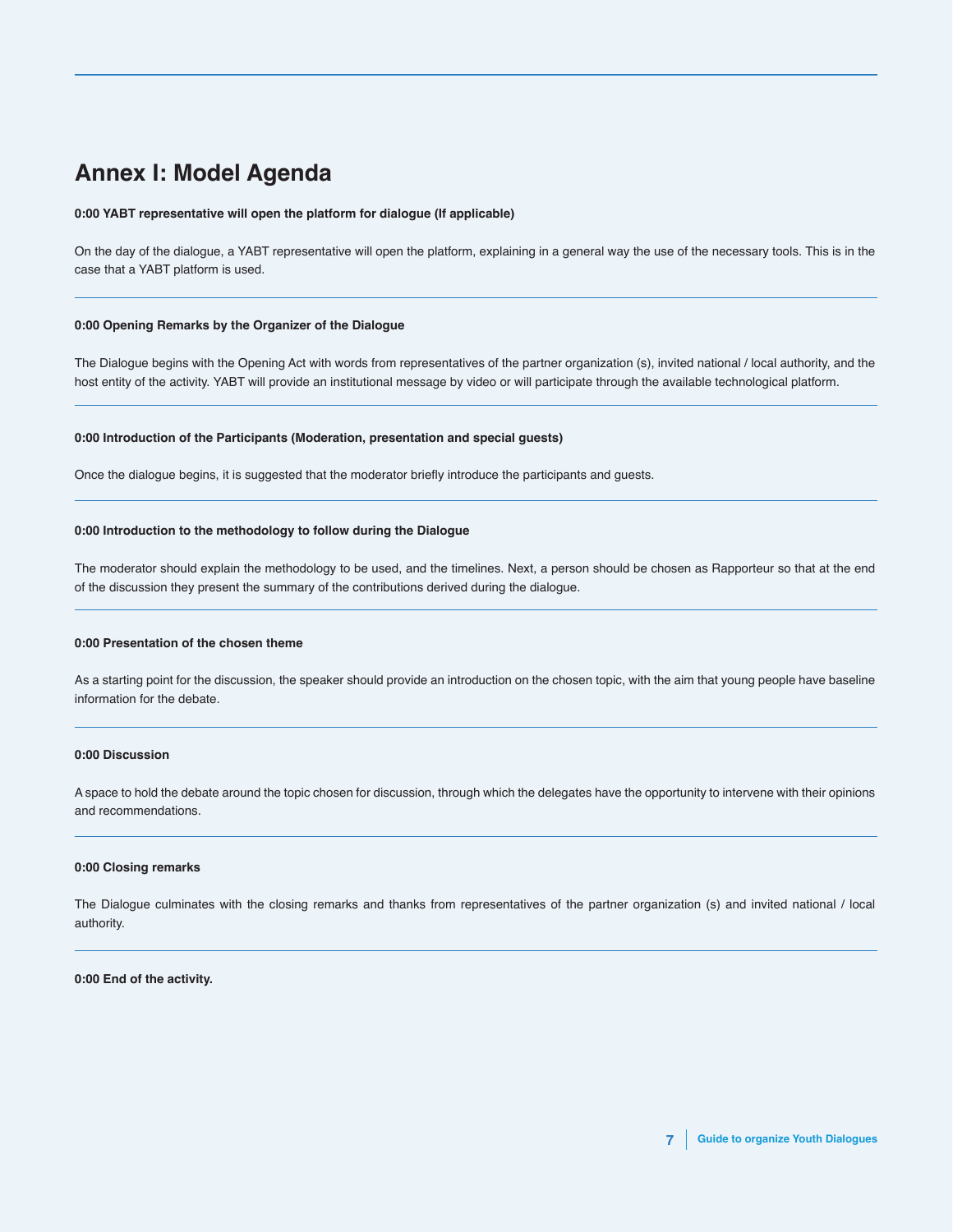## **Annex II: Post examples for dissemination on social networks**

Use the following post as a reference to promote your dialogue on social media.

### **Facebook**

We invite you to participate in the Virtual Youth Dialogue: (Topic) in #City /Region #Country, organized by (Name of the youth network), in collaboration with #YABT, a space to share your recommendations and proposals internationally on the way to VI Young Americas Forum 2022 #YouthInTheSummit. Sign up at: (link).

## **Twitter**

We invite you to participate in the Virtual Youth Dialogue: (Topic) in #City/Region #Country, organized by (Organizer Twitter), with the support of @ YABTs #YouthInTheSummit, bringing together the diversity of voices on the way to the VI Young Americas Forum 2022. Sign up at: (link).

## **ANNEX III: Format for Dialogue reports**

- Fill out the report form at: https://bit.ly/3wtAGqQ
- Downloadable format ([Word\)](http://www.yabt.net/foro/download/annex_III_format_for_sending_youth_dialogue_reports_eng.docx)

## **ANNEX IV: Participant registration form**

• Downloadable format ([Excel](http://www.yabt.net/foro/download/annex_IV_participant_registration_form_eng.xlsx))